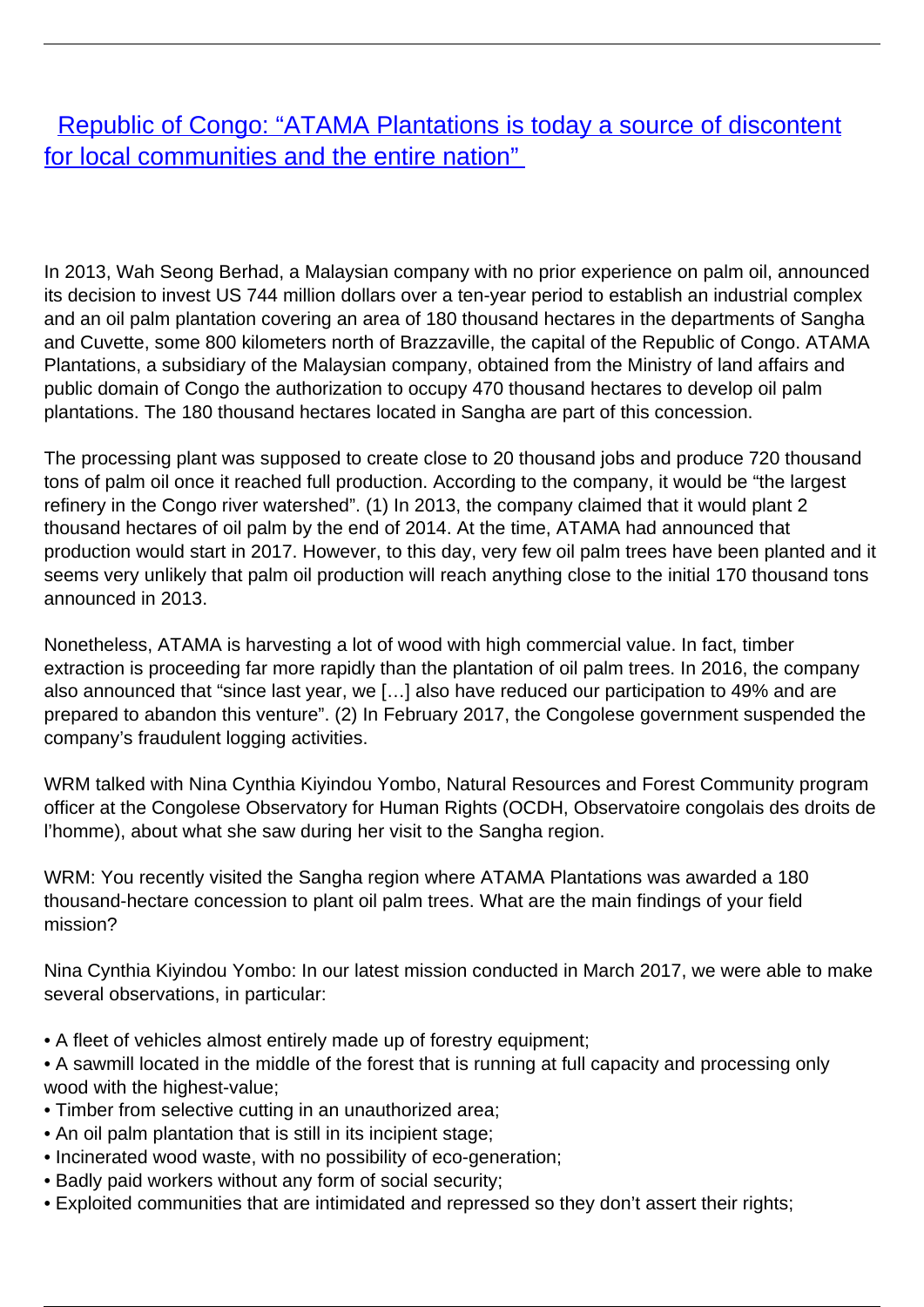- A wood lot filled with high-value commercial timber;
- Noncompliance with the project's specifications.

WRM: What is the current situation at the oil palm plantation and processing plant? What happened to the jobs they promised to create with the palm oil refinery?

Nina Cynthia Kiyindou Yombo: As I said earlier, the plantation is still in its nascent phase. The plants in the nursery were not moved in time to start production. ATAMA Plantations is acting like a real forestry and agriculture company.

The promise of job creation has become a lure to attract the government and win its trust. All of the companies that establish themselves in our country always use this reason to convince the government, whose economic diversification policy is designed to create jobs. Like every other company, ATAMA Plantations had promised to create 20 thousand jobs. But the reality is that these jobs have never been created. Today there are only 80 employees at the site, five of which are permanent. The jobs created are not permanent jobs that can provide employees decent and acceptable living conditions. These jobs do not provide any form of social security. The workers are exposed. ATAMA Plantations was supposed to be a major economic development factor in the area and provide added value to the national economy. Today, we see the opposite happening. Local community members are not holding jobs nor are they benefiting from the impacts of ATAMA Plantations' operations. These communities, in particular that of Yengo-Mambili, rose up to demand several benefits from the company. The uprising was rapidly repressed. ATAMA Plantations is today a source of discontent for local communities and the entire nation.

The construction of the palm oil processing plant is far from complete because ATAMA Plantations is focusing only on harvesting wood instead of developing oil palm plantations. They haven't even taken the time to separate the oil palm plants in the tree nursery that have started producing. They still haven't finished clearing the 5 thousand hectares granted to them in 2013, but are making selective cuts of profitable timber species in the second block without authorization from the forest administration. It is already obvious that the goal for 2017 of completing the processing unit will not be met. The government needs to take measures to condemn this kind of company that comes here to enrich itself at the expense of local communities and indigenous populations. The decision taken last February to halt the fraudulent selective cutting does not apply to all of the company's operations, but rather only the fraudulent logging.

# **WRM: Why is the company extracting logs far faster than it is planting palm trees?**

Nina Cynthia Kiyindou Yombo: ATAMA Plantations is listed as an agricultural company in the Trade and Credit Register (RCM, for its French acronym). But in practice, it is carrying out an activity that should be exclusive to a forestry company with the selective cutting of high value commercial species. When you arrive at the ATAMA plantation, you notice something right away: this agricultural company has a fleet of vehicles that is primarily made up of wood transportation equipment. The company built a sawmill in the middle of the forest located about 18 kilometres from national road n° 2. The photographs show this. I wonder whether this is all a smokescreen. Could they be a logging operation disguised as an agricultural company?

**WRM: Is it possible to estimate the loss that the treasury of Congo would incur if ATAMA terminated its concession contract now that it has extracted much of the existing high-value timber, but has not invested much in the oil palm plantation and oil production? How much would a forestry company have officially paid to extract that same volume of wood?**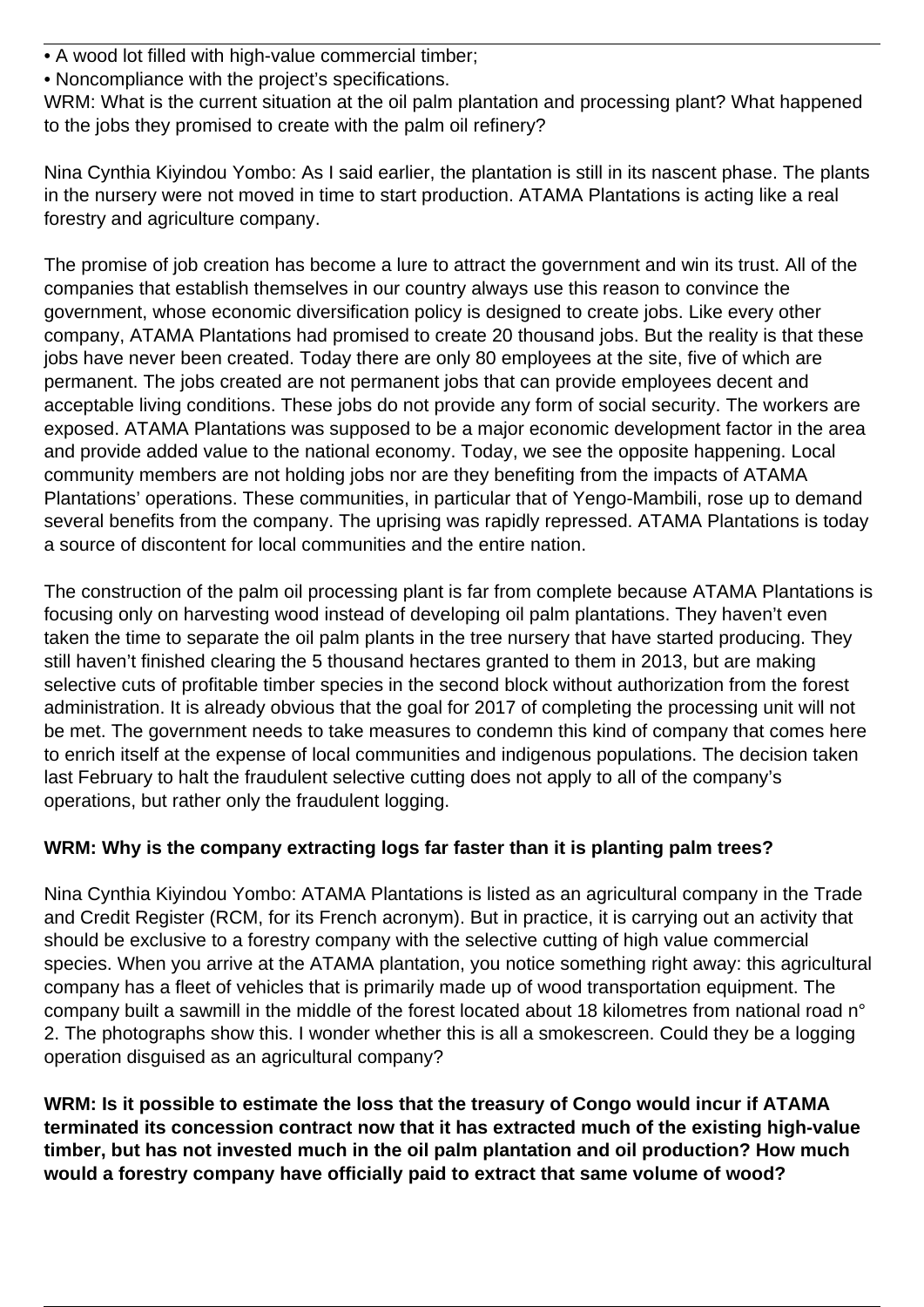Nina Cynthia Kiyindou Yombo: An economist would do a better job of answering this question by performing a study. But to give you an idea, I think that we have to take into account forestry taxation. The timber produced by a forestry company generates more added value for the national economy because forestry companies pay corporate taxes, license fees, a stumpage tax, an area tax, an export tax, a surtax (on all exported unprocessed timber beyond 15 percent of the total produced timber). But if an agribusiness clears a forest area, it only pays the stumpage tax, corporate taxes and other taxes specific to the agricultural sector. In addition, forestry companies are required to process locally 85 percent of the timber production and create local and national jobs. Forestry companies must comply with social requirements in the interest of local communities and indigenous peoples by complying with project specifications that includes an implementation calendar. This provides communities with local development opportunities. In addition, a local development fund is created from a contribution of 200 CFA Francs [around US 0.36 dollars] per cubic meter of harvested wood to support economic activities carried out by communities. These funds exist in the organized forestry concessions and communities develop economic activities to create wealth and thus contribute to national development.

### **WRM: The Ministry for sustainable development, forestry economy and the environment recently ordered a halt to the forest clearing. What reasons did it give for this? Did this measure stop timber extraction?**

Nina Cynthia Kiyindou Yombo: The halt ordered in February 2017 applies to the fraudulent selective cutting operations in the second block of 5 thousand hectares, for which no authorization had been given, nor any stomping tax paid. According to the intent of this decision, ATAMA Plantations will continue its tree-felling activities in the 5 thousand-hectare area for which it has received an authorization and where there are still 3,500 hectares to be harvested. It will also continue to mill the timber harvested from this area, because the authorization states that the timber from that 5 thousand-hectare area is the property of ATAMA Plantations. Sanctions should be imposed on ATAMA Plantations for having carried out an activity exclusive to forestry companies in an area without authorization.

#### **WRM: The project's real intentions have long been dubious. Could the suspension of timber harvesting be a first step before the full cancellation of the agreement, since the parent company declared in 2016 that it was considering abandoning the oil palm plantation project even before production started?**

Nina Cynthia Kiyindou Yombo: The government has to take strong measures to terminate the agreement tying it to ATAMA Plantations because it is a one-sided contract in which the government is not gaining much and the company is making huge profits. These days, there is ever more talk of the social responsibility of companies, which involves compliance with social commitments, legality and the protection of the environment. ATAMA Plantations has nothing to lose by walking away. It has already recovered its investment by selling wood produced at a lower cost than that of forestry companies. This is a case of undeclared unfair competition.

### **WRM: What do the region's inhabitants think of the oil palm project? What are the effects of deforestation on their lifestyle?**

Nina Cynthia Kiyindou Yombo: The expansion of oil palm monocultures always creates huge problems for neighbouring communities including the reduction of areas for rural activities, fishing, hunting (removal of wildlife species) and the gathering of non-timber forest products (NTFP), since the forest cover is completely destroyed. It will therefore be hard for communities to find caterpillar